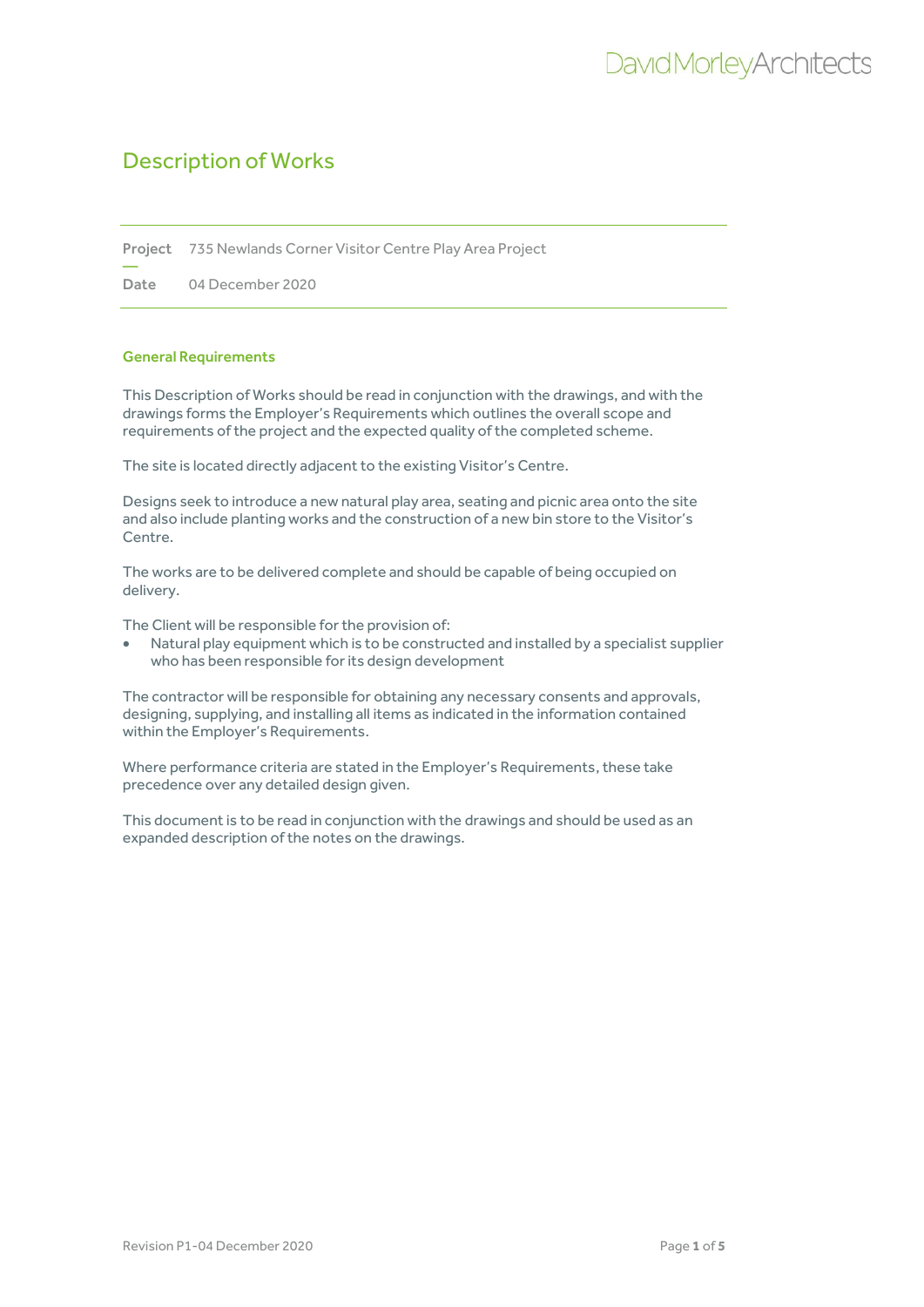### Design Overview

The existing site sits next to a Visitor Centre and a Café which serve the visitors to Newlands Corner, a 103ha area of chalk downland and woodland at the heart of the Surrey Hills Area of Outstanding Natural Beauty.

The land is owned by the Albury Estate with public access managed by Surrey County Council, the client for this project.

The setting to the Visitor's Centre is to be enhanced through the introduction of a formailsed picnic area, new natural play area and a range of planting works that will provide screening to servicing/ toilet areas and also enhance site biodiversity. A new bin store is also to be provided to the rear of the Visitor's Centre.

## Design Principles

Materials have been selected to be of high quality, to be robust and have a long-life span.

#### Equal and Accepted Materials

All materials, assemblies and systems specified can be substituted with appropriate alternative materials that match the specification for colour, finish, and performance, as long as the contractor submits the proposed alternative in advance for acceptance by the Client and Architect.

#### Site Checking

Proposals have been developed using the best available site layout information. Prior to the commencement of works on site checking surveys should be allowed for with regards to the extent of the proposed works, locations of existing trees and the presence of below ground services.

The extent of works should be pegged out or painted on site for approval by the Client and Architect prior to their commencement.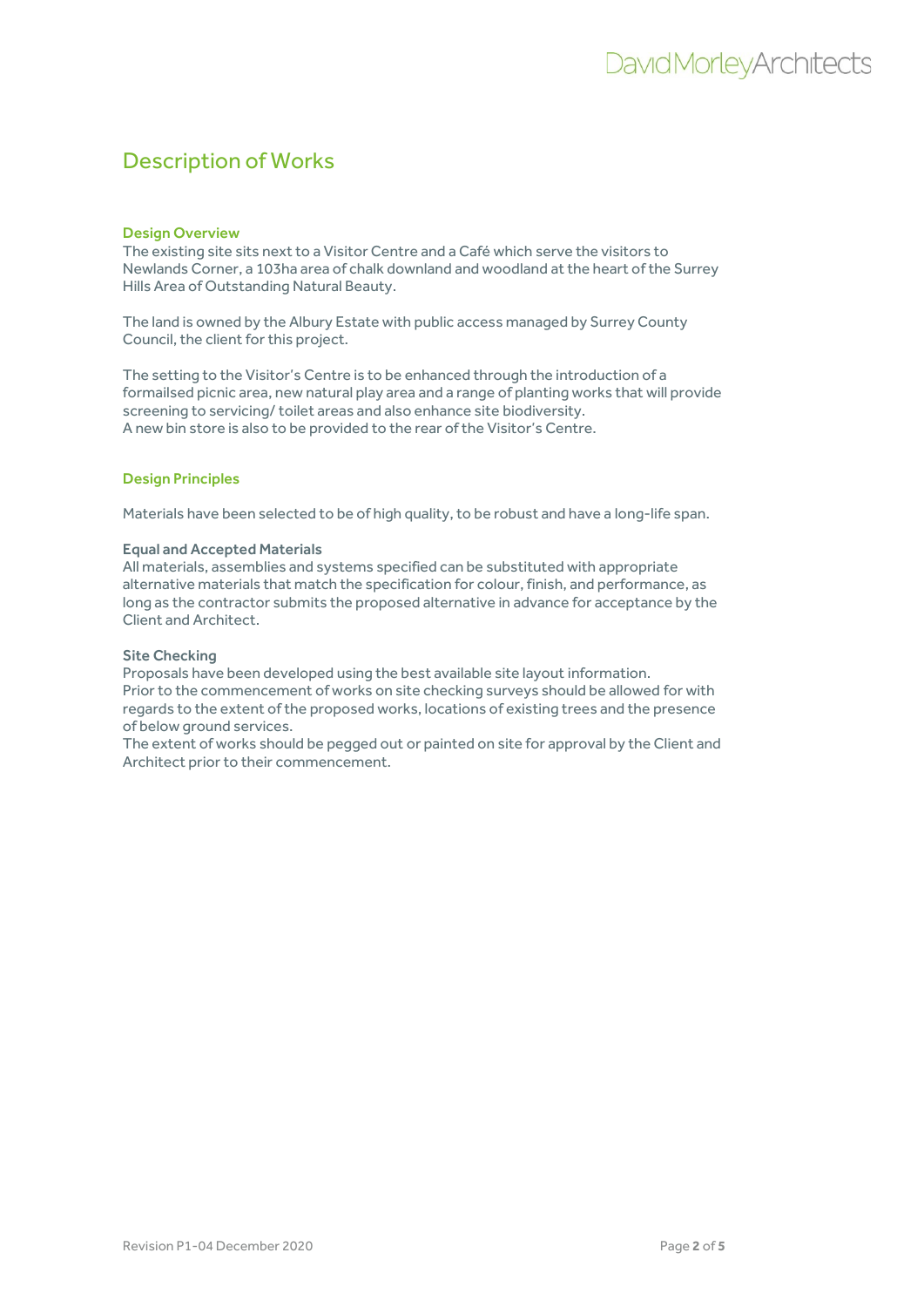## Demolitions and Removals

Scope

Features to be removed/ demolished to facilitate the works can be listed as follows:

- Existing bin store including flooring and fencing
- Existing furniture that is not indicated for re-use on the design drawings
- Existing hard standing that is shown to have a change of finish on the design drawings
- Existing vehicular gate adjacent to the toilet block to be removed and existing path surface made good accordingly
- 1nr existing holly tree to be removed to open up approach to play area from the Visitor's Centre

To be reviewed on site and any other features to be removed highlighted and agreed with Client prior to works.

### Refurbished/ Retained Elements

### Fencing to the West of the Play Area

The existing fence to the west of the play area is to be retained to afford protection to the wider woodland area that supports a local dormouse population.

### Litter Bins to Café

To be relocated as indicated on the design drawings – ground fixings to be provided to match any existing.

## Paving Works

#### Surfacing to the New Bin Store

The new bin storage area to the rear of the Visitor's Centre is to be surfaced with in situ concrete laid to falls to allow drainage to the adjacent road way.

Design of the surface to include for a suitable non slip, cleanable finish and build up depths suitable for the size and number of bins to be accommodated (to be confirmed with the Client).

The exact size of this area is to be agreed with the Client based on storage requirements.

## Bark Mulch Safety Surfacing to Play Area and surrounding Setting

Extent and specification to be advised by specialist play area designer. Installation to be by specialist supplier.

#### Gravel Filled Plastics Paving to Picnic Area and Path along Play Area

To be a reinforced, permeable gravel surfacing e.g. Golpla plastics paving, filled with a suitable buff angular gravel to supplier's recommendations. To be installed to suppliers recommendations with a no or reduced dig construction and timber board upstand edging with support posts located to avoid tree roots.

## Planting Works

#### Seeding to the West of the Play Area

A suitable woodland understorey seed mix is to be applied to the edge of the existing woodland to the west of the new play area and the base of the existing fence to be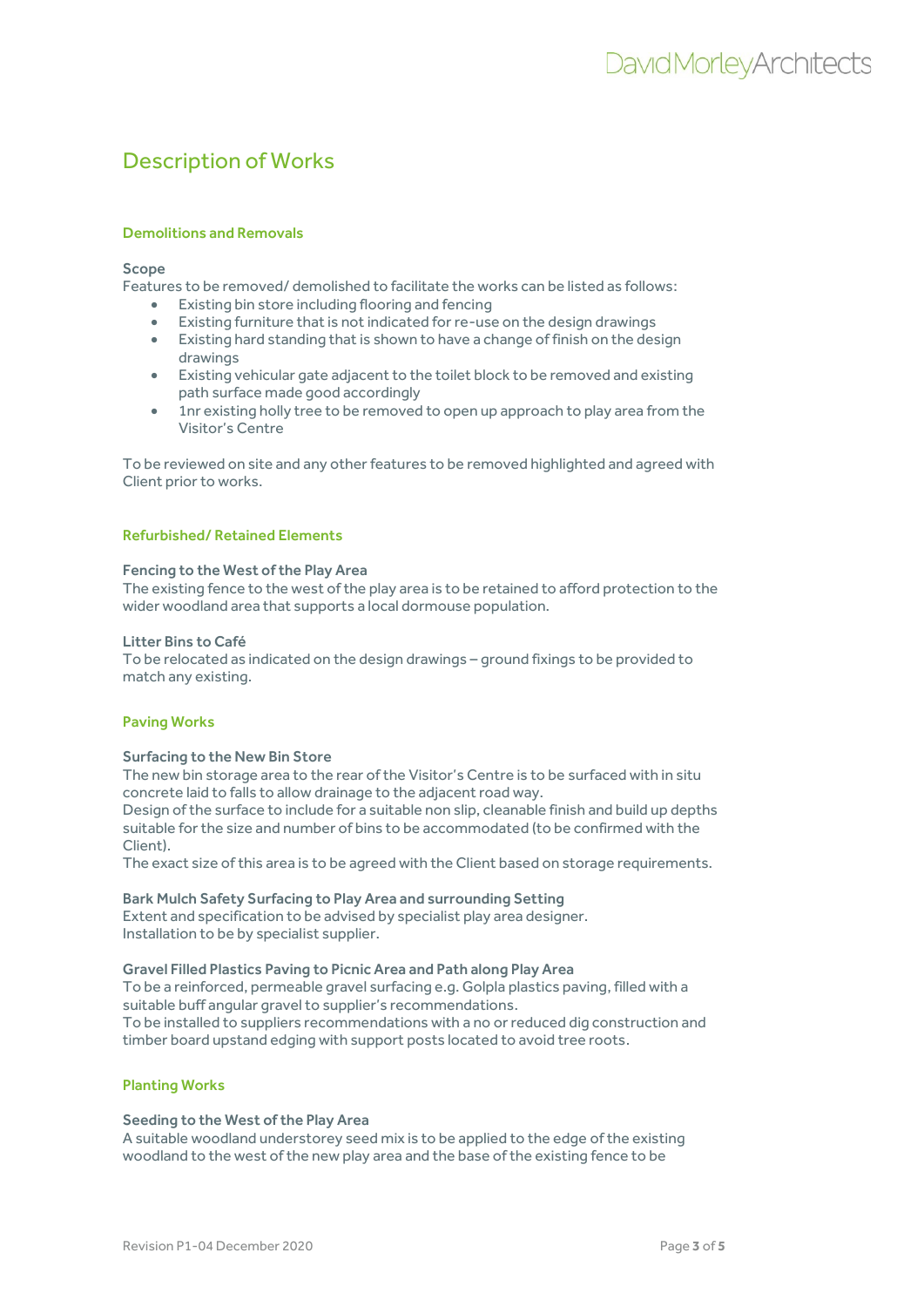retained, to soften the transition between the two distinct areas and to provide biodiversity enhancement.

Seed mix to be Emorsgate EW I - Woodland Mixture

Existing ground to be cleared by cutting down existing vegetation and scarification with a rake, with seed then applied at a rate of 4g/m2.

## Seeding Below Existing Trees

A suitable woodland understorey seed mix is to be applied below existing trees to be retained to enhance site biodiversity.

Seed mix to be Emorsgate EW I - Woodland Mixture

Existing ground to be cleared by cutting down existing vegetation and scarification with a rake, with seed then applied at a rate of 4g/m2.

### Seeding to the Location of the Existing Bin Store

A suitable woodland understorey seed mix is to be applied to replace the existing bin store area.

A minimum depth 150mm topsoil should be provided to the area on removal of existing surfacing.

### Screening Shrub Beds to the Toilet Block and Bin Store

Beds to be planted with suitable native species to provide softening of views towards service areas.

Plants to be a minimum size of 3L pots 600-800mm high (or equivalent bare root stock). To be pit planted where possible between roots of existing trees to provide an average density of 4/m2.

Planting pits to be backfilled with a mix of existing topsoil and organic compost. Planting beds to be top dressed with 50mm depth organic compost on completion of works.

Typical species to include Ilex aquifolium, Euonymus europeaus, Coryllus avellana, Cornus sanguinea, Carex pendula, Crataegus monogyna, Ligustrum vulgare, Prunus spinose and Viburnum opulus.

Bulb planting should be included to the edges of beds to include Narcissus pseudonarcissus, Anemone nemorosa and Hyacinthoides non-scripta at desnities of 35- 50/m2.

## Enhancement Planting to Existing Hedgerow

The existing hedge to the southern edge of the site is to be retained.

Gaps within it should be planted with suitable native hedgerow species, pit planted to avoid damage to the existing hedge plants to provide an average density of 6/linm. Plants to be a minimum size of 3L pots 600-800mm high (or equivalent bare root stock). Planting pits to be backfilled with a mix of existing topsoil and organic compost.

Typical species to include Ilex aquifolium, Euonymus europeaus, Coryllus avellana, Cornus sanguinea, Crataegus monogyna, Ligustrum vulgare, Prunus spinose and Viburnum opulus.

Bulb planting should be included to the edges of the hedge to include Narcissus pseudonarcissus, Anemone nemorosa and Hyacinthoides non-scripta at desnities of 35- 50/m2.

## Boundary Treatments

## Fencing to the West of the Play Area

A new length of fencing is required to provide full enclosure to the new play area, joining the line of the existing fence to be retained to the existing toilet block as indicated on the design drawings.